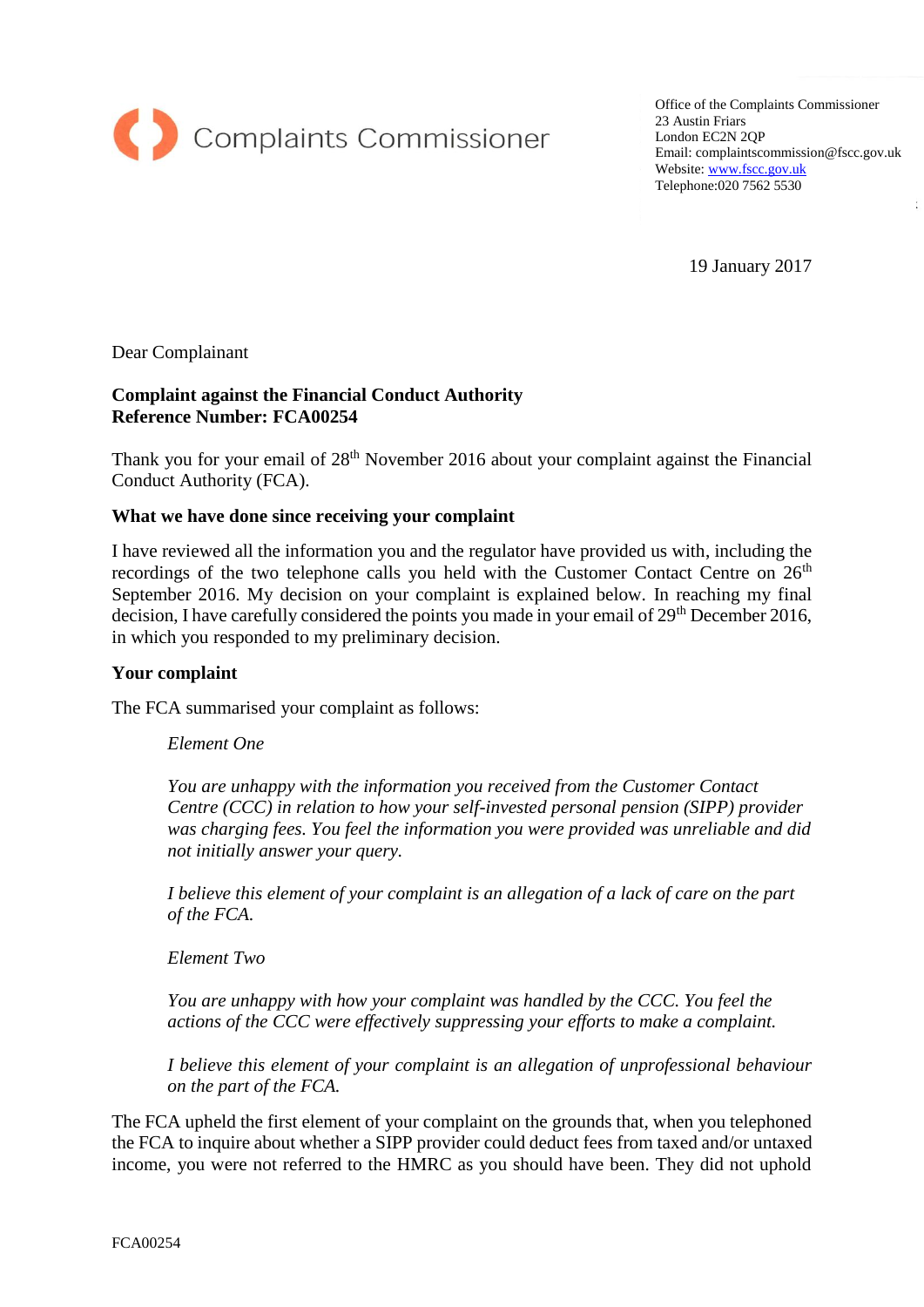element two of your complaint, on the grounds that the call associates were trying their best to deal with your query and, when it became apparent that you remained dissatisfied, they promptly referred the matter to the FCA Complaints Team.

In addition to these matters, you have also complained to me that the decision letter of the FCA's Complaints Team has not resolved the confusion. You write:

*I called with a simple question as I had concern over potential wrong-doing by a SIPP provider in that it is allowing administration fees to be paid from untaxed income. I though [sic] FCA might be able to help but accept fully that not every query can be answered by the FCA. When that is the case then it needs to act reliably by saying so. There is nothing wrong in sign-posting someone to the right agency. Instead of responding reliably by sign-posting me to HRMC - or even just saying it could not help - I received a response that that answer is a commercial decision.*

*I still do not know what makes that response reliable and whether it is for HRMC to decide whilst at the same time it is within the gift of the provider to make a commercial judgement.*

You are also concerned that the FCA, in rejecting element two of your complaint, has not acknowledged poor complaint handling. You write:

*I do not know how keeping someone on hold for c 3 minutes, not calling them back right away when disconnected, waiting for a couple of days before doing so and then not having someone ready to take the call is regarded as not inhibiting the making of a complaint.*

# **My findings**

Having considered your complaint carefully, and listened to the two telephone calls which you made to the CCC, my findings are as follows.

I am satisfied that the two call associates were courteous during the two telephone calls, and were trying to help you. However, as the FCA has already accepted, during the first telephone call you should have been referred to the HMRC since it should have become clear to the associate during the call that your query was focused upon taxation issues, not FCA rules. The answers you were given in the first telephone call were general ones about the discretion of providers in their charging arrangements: they were correct, but were not relevant to the question of compliance with taxation rules.

You have drawn my attention to the fact that, in addition to having been given the wrong information, one of your calls was inadvertently disconnected, and there was a delay in getting back to you. I agree with you that this was not ideal. However, the FCA did rectify the matter, and I am satisfied that there was no attempt to prevent you from complaining, for the reasons given by the FCA.

You say that you are still unclear "whether it is for HRMC to decide whilst at the same time it is within the gift of the provider to make a commercial judgement". I agree that the FCA's letter could have been clearer: the intended meaning is that, while the *general* arrangements for charging are for the provider to decide (within the general rules set by the FCA), decisions on the compliance arrangements in relation to taxation are a solely a matter for HMRC.